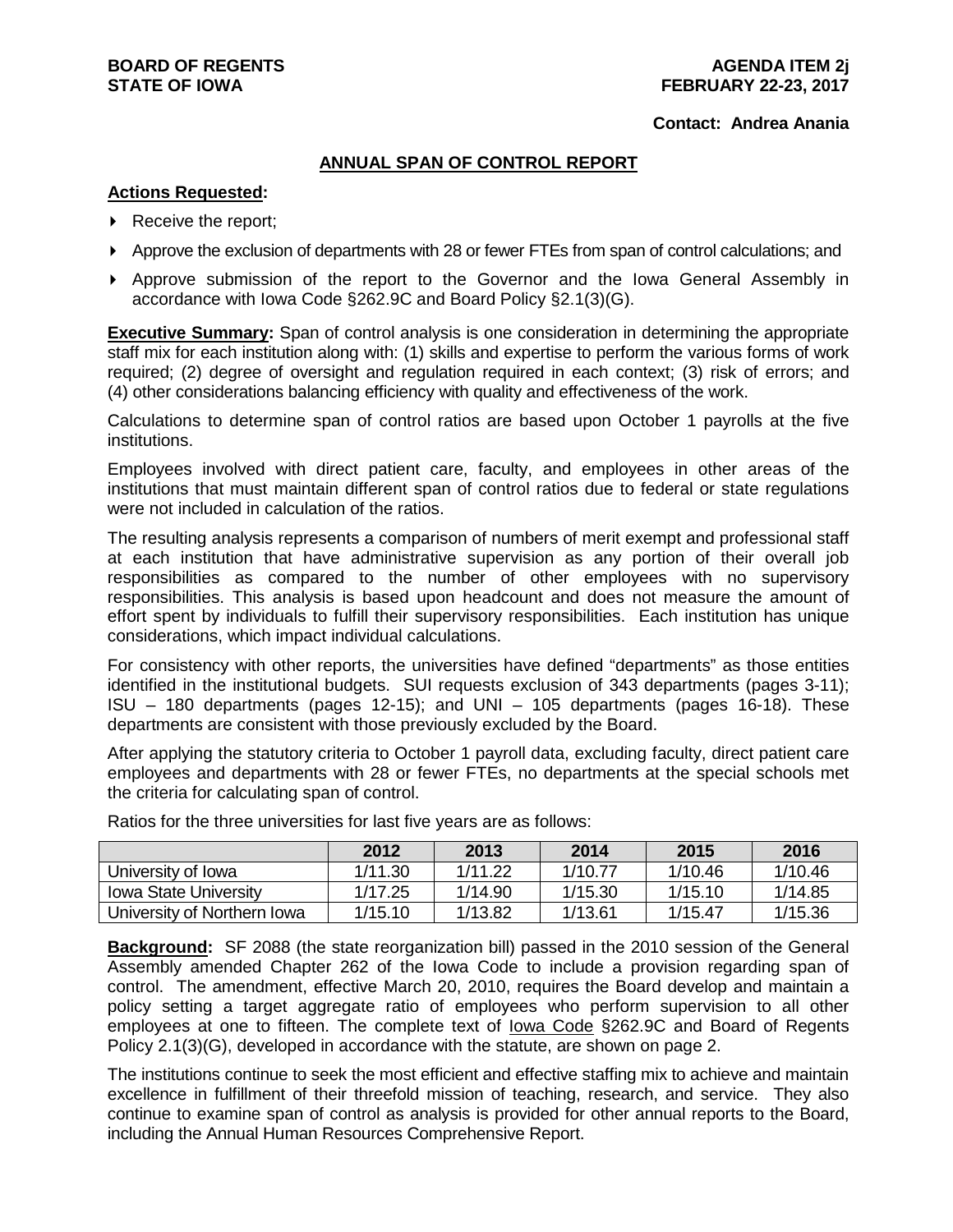### **Iowa Code – 262.9C Span of control policy.**

- 1. The state board of regents shall develop and maintain a policy regarding the aggregate ratio of the number of employees per supervisory employee at each of the institutions under the control of the board subject to the requirements of this section.
- 2. The target span of control aggregate ratio of supervisory employees to other employees shall be one to fifteen. The target span of control ratio shall not apply to employees involved with direct patient care, faculty, and employees in other areas of the institutions that must maintain different span of control ratios due to federal or state regulations.
- 3. For the purposes of this section, *"supervisory employee"* means a public employee who is not a member of a collective bargaining unit and who has authority, in the interest of a public employer, to hire, transfer, suspend, lay off, recall, promote, discharge, assign, reward, or discipline other public employees, to direct such public employees, or to adjust the grievances of such public employees, or to effectively recommend any such action.
- 4. The policy shall allow departments within an institution under the control of the state board of regents with twenty-eight or fewer full-time equivalent employee positions to be granted an exception to the policy by the board. Departments applying for an exception shall file a statement of need with the applicable institutional human resources office and the office shall make a recommendation to the state board of regents.
- 5. The state board of regents shall present an interim report to the governor and general assembly on or before April 1, 2010, with annual updates detailing the effects of the policy on the composition of the workforce, cost savings, efficiencies, and outcomes. In addition, the report and annual updates shall identify those departments within each institution under the control of the board granted an exception by the board to the policy as provided in this section.

### **Board Policy Manual – Chapter 2 Operations 2.1 Human Resources**

**(3) Administration G. Span of Control**

As required by Iowa Code Subsection 262.9C, the target aggregate ratio of supervisory employees to other employees at institutions governed by the Board of Regents shall be one to fifteen.

Exempted from the target aggregate span of control ratio are employees involved with direct patient care, faculty and employees in other areas of the institutions that must maintain different span of control ratios due to federal or state regulations.

Departments within the Board of Regents enterprise with 28 or fewer full-time equivalent employees may also be granted an exception to this policy by specific approval of the Board of Regents. The request for an exception shall be brought forward by the institutional human resources offices as a recommendation to the Board.

On or before April 1 of each year, a report shall be filed with the Governor and the General Assembly detailing the effects of this policy on the composition of the workforce, cost savings, efficiencies and outcomes. The report shall also identify any department granted an exception by the Board to the policy. The report shall be compiled using payroll data as of October 1 of each year and shall be submitted to the Board for its approval prior to submission to the Governor and General Assembly.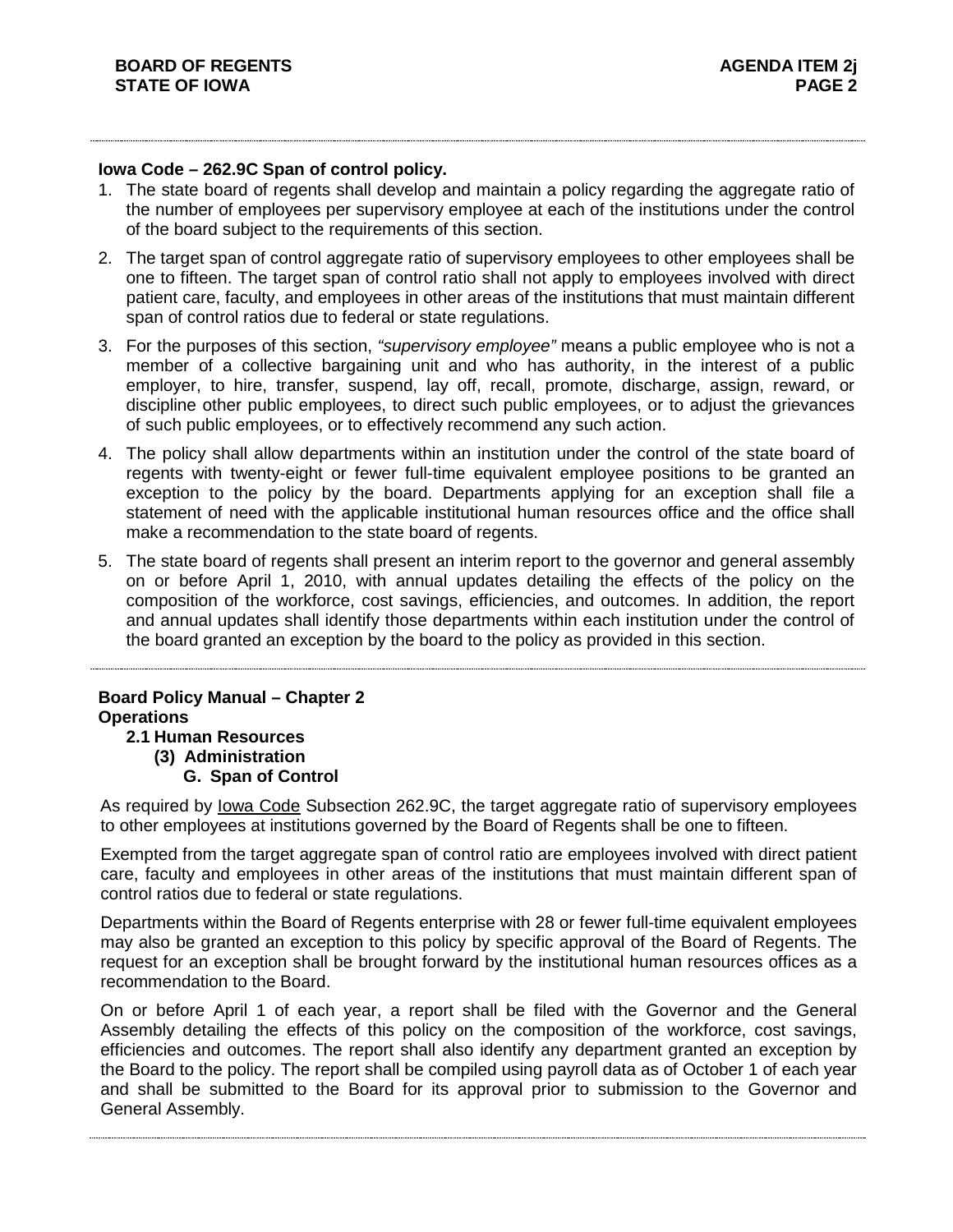# **BOARD OF REGENTS STATE OF IOWA**

## **UNIVERSITY OF IOWA Departments with 28 or Fewer FTEs**

| Accounting/Tippie College of Business                                 |
|-----------------------------------------------------------------------|
| <b>ACO Support/VP Medical Affairs</b>                                 |
| Administration/Center for Disabilities & Development                  |
| Administration/Student Health and Wellness                            |
| <b>Administration/VP Medical Affairs</b>                              |
| Aerospace Studies/University College                                  |
| Air & Mobile Critical Care/UIHC                                       |
| Alumni Services/Office of the President                               |
| Ambulatory Care Clinic/Psychiatric Hospital                           |
| American Studies/College of Liberal Arts & Sciences                   |
| Anatomy & Cell Biology/Carver College of Medicine                     |
| Anthropology/College of Liberal Arts & Sciences                       |
| Art & Art History/College of Liberal Arts & Sciences                  |
| Art Museum/Office of the Provost                                      |
| Assessment/Office of the Provost                                      |
| Associate VP Finance and CFO, UIHC/VP Medical Affairs                 |
| <b>Athletics Facility/Athletics</b>                                   |
| Banquets and Catering/Student Life                                    |
| Belin-Blank Intnl Center/College of Education                         |
| Biocatalysis/Bioprocessing Center/VP Research                         |
| Biochemistry/Carver College of Medicine                               |
| Bioengineering/UIHC                                                   |
| Biomedical Engineering/College of Engineering                         |
| BioVentures Center/Oakdale Campus                                     |
| <b>Broadcasting Services/VP External Relations</b>                    |
| Business Administration-College/Tippie College of Business            |
| Business Administration-Undergraduate/Tippie College of Business      |
| Business Managers Office/VP Finance & Operations                      |
| Business Services Administration/VP Finance & Operations              |
| Campus Dining Administration/Student Life                             |
| Campus Dining Operations/Student Life                                 |
| Cancer Center Support Administration/UIHC                             |
| Capital Management/UIHC                                               |
| Cardiothoracic Surgery/Carver College of Medicine                     |
| Career Center/Office of the Provost                                   |
| CDD Scheduling/Center for Disabilities & Development                  |
| CDD State & Community Projects/Center for Disabilities & Development  |
| CDD-Food & Nutrition Services/Center for Disabilities & Development   |
| Cent Elect Microscopy Facility/VP Research                            |
| Center Bioinformatics Comput Biology/College of Engineering           |
| Center for Advanced Studies In Measures & Assess/College of Education |
| Center for Diversity and Enrichment/Office of the President           |
| Center for Public Health Statistics/College of Public Health          |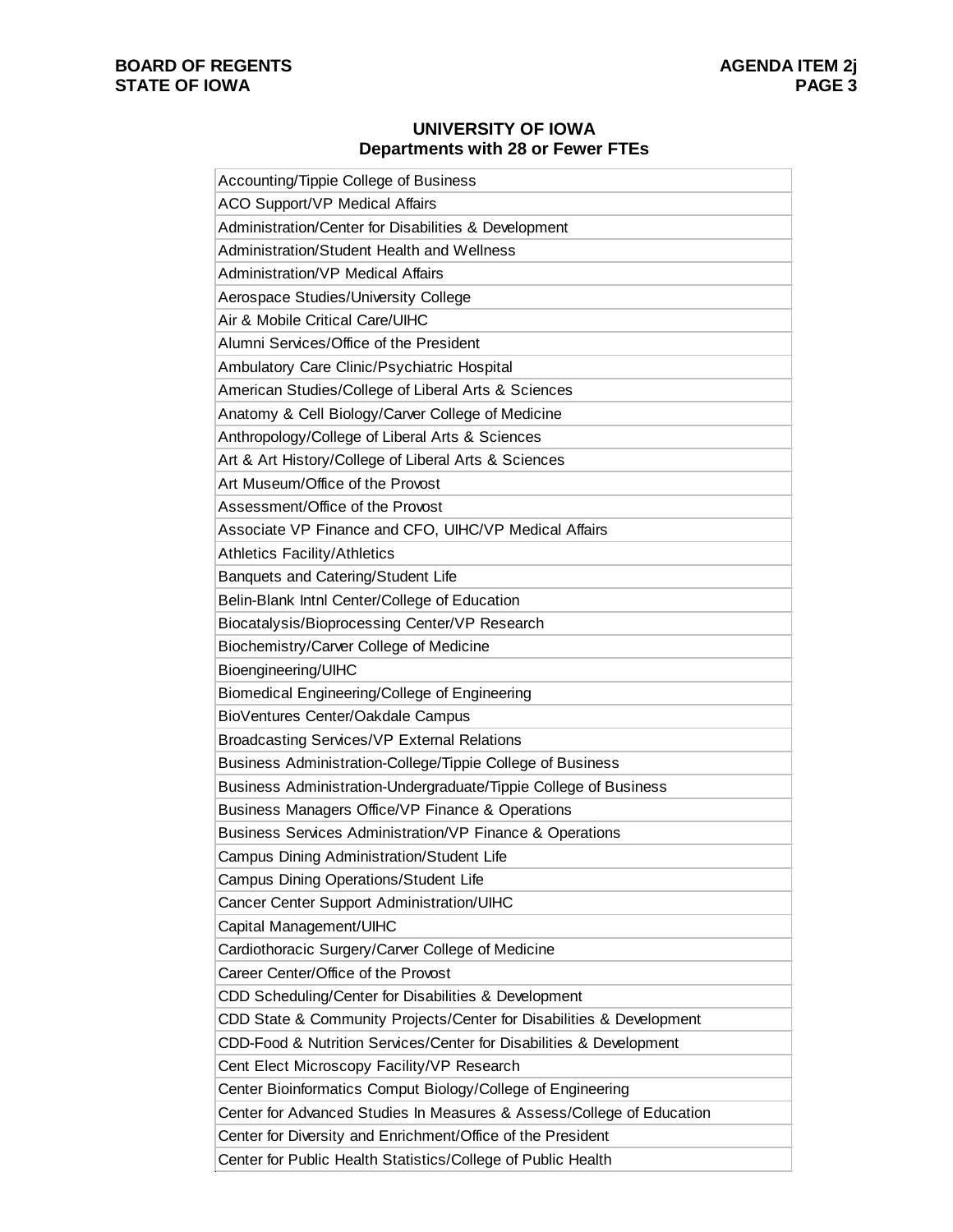| Center for Student Involvement and Leadership/Student Life               |
|--------------------------------------------------------------------------|
| Central Control Hygienic Lab/University Hygienic Lab                     |
| Central Control/Center for Disabilities & Development                    |
| Central Mail System/VP Finance & Operations                              |
| <b>Centralized Transcription Services/UIHC</b>                           |
| Chemical & Biochemical Engineering/College of Engineering                |
| Chemistry/College of Liberal Arts & Sciences                             |
| Chief Diversity Office/Office of the President                           |
| <b>Chief Medical Officer/UIHC</b>                                        |
| Chief of Staff/UIHC                                                      |
| CHSC Per Patient per month/Spec Child Health Services-M&R                |
| Civil-Environmental Engineering/College of Engineering                   |
| Classics/College of Liberal Arts & Sciences                              |
| <b>Clinical Staff Office/UIHC</b>                                        |
| <b>Clinics/Student Health and Wellness</b>                               |
| Communication Sciences and Disorders/College of Liberal Arts & Sciences  |
| Communication Studies/College of Liberal Arts & Sciences                 |
| Community & Behavioral Health/College of Public Health                   |
| Computer Science/College of Liberal Arts & Sciences                      |
| Consultation & Res Med Educ/Carver College of Medicine                   |
| Continuing Education/Carver College of Medicine                          |
| Contracts & Assignments/Student Life                                     |
| Creative Writing/College of Liberal Arts & Sciences                      |
| C-Stores/Student Life                                                    |
| Ctr for Child Hlth Impr Innov/Spec Child Health Services-M&R             |
| CTR Health Effect of Environment/VP Research                             |
| Dance/College of Liberal Arts & Sciences                                 |
| Dean of Students/Student Life                                            |
| Dentistry Administration/College of Dentistry                            |
| Dentistry/UIHC                                                           |
| Dermatology/Carver College of Medicine                                   |
| Dermatology/UIHC                                                         |
| Des Moines John and Mary Pappajohn Education Center/Continuing Education |
| Diabetes Research Center/Carver College of Medicine                      |
| Division of Continuing Education/Continuing Education                    |
| Division of Performing Arts/College of Liberal Arts & Sciences           |
| Division of Sponsored Programs/VP Research                               |
| Documentation & Coding/UIHC                                              |
| Dows Institute-Research/College of Dentistry                             |
| Earth and Environmental Sciences/College of Liberal Arts & Sciences      |
| Educ Policy & Leadership Studies/College of Education                    |
| <b>Education Administration/College of Education</b>                     |
| e-Health Center/UIHC Affiliates                                          |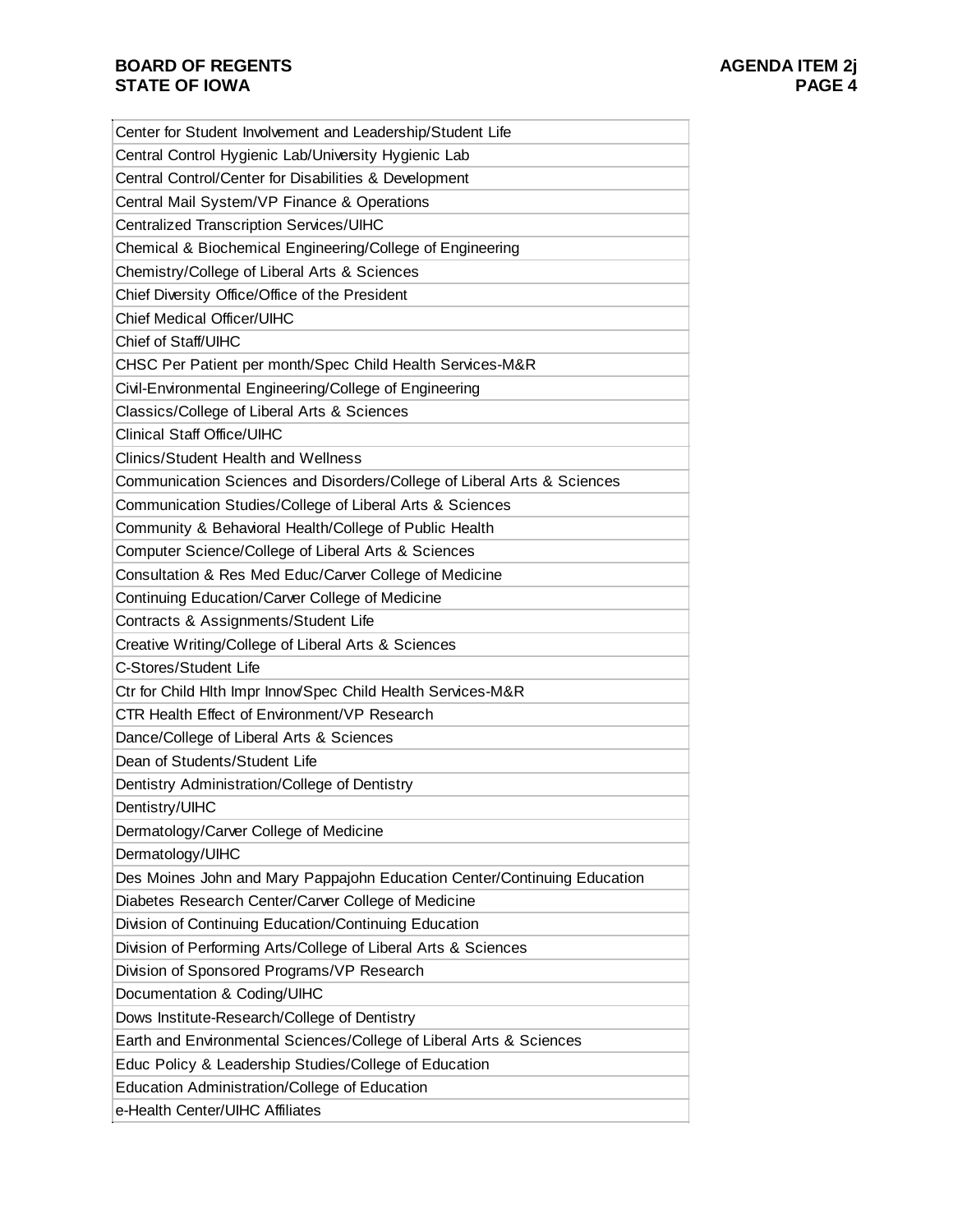$\overline{a}$ 

| Electrical-Computer Engineering/College of Engineering                      |
|-----------------------------------------------------------------------------|
| Emerg Med/UIHC                                                              |
| Emergency Medicine/Carver College of Medicine                               |
| <b>EMSLRC/UIHC</b>                                                          |
| Endodontics/College of Dentistry                                            |
| Engineering Administration/College of Engineering                           |
| Engineering Computer Network/College of Engineering                         |
| Engineering Electronics Shop/College of Engineering                         |
| Engineering Mechanical Shop/College of Engineering                          |
| English as Second Language/College of Liberal Arts & Sciences               |
| English/College of Liberal Arts & Sciences                                  |
| Equal Opportunity and Diversity/Office of the President                     |
| Evaluation & Assessment Center/College of Education                         |
| <b>Facilities Administration/Student Life</b>                               |
| Facilities Management-GEF/VP Finance & Operations                           |
| Facilities Management-Inventory/VP Finance & Operations                     |
| Facilities Management-Surplus/VP Finance & Operations                       |
| <b>Facility Services Admin/UIHC</b>                                         |
| Faculty Practice Administration/College of Nursing                          |
| Family Dentistry/College of Dentistry                                       |
| Family Medicine/Carver College of Medicine                                  |
| Finance & University Services/VP Finance & Operations                       |
| Finance/Tippie College of Business                                          |
| Financial Operations/VP Medical Affairs                                     |
| Food & Nutrition Services/Psychiatric Hospital                              |
| General Counsel/Office of the General Counsel                               |
| Geographical and Sustainability Sciences/College of Liberal Arts & Sciences |
| Global Region Environmental Research Center/VP Research                     |
| Governmental Relations/Office of the President                              |
| Governmental Relations/VP External Relations                                |
| Graduate College Administration/Graduate College                            |
| <b>Graduate Medical Education/UIHC</b>                                      |
| Grants & Contracts/Spec Child Health Services-M&R                           |
| Grounds/UIHC                                                                |
| Guest Services, Helen Rossi Guest House/UIHC                                |
| <b>Guest Services/UIHC</b>                                                  |
| Guest Services-info desk/UIHC                                               |
| Hancher/VP External Relations                                               |
| Health and Disability Center/Center for Disabilities & Development          |
| Health and Human Physiology/College of Liberal Arts & Sciences              |
| Health Information Management/Psychiatric Hospital                          |
| Health Management & Policy/College of Public Health                         |
| Heart and Vascular Center/Carver College of Medicine                        |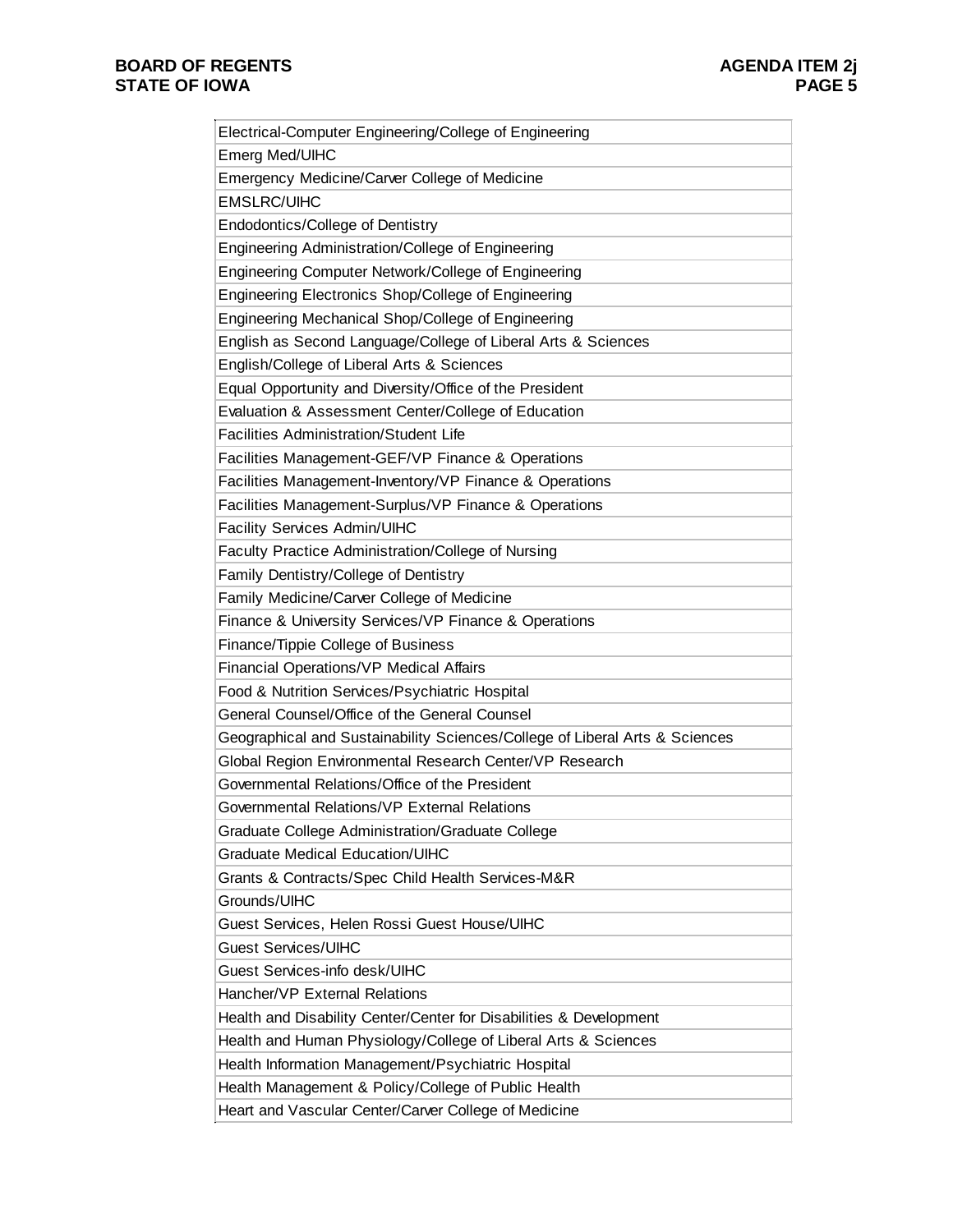| History/College of Liberal Arts & Sciences                                           |
|--------------------------------------------------------------------------------------|
| Holden Comprehensive Cancer Center/UIHC                                              |
| Honors Program/University College                                                    |
| Hospital Based Programs/Carver College of Medicine                                   |
| Hospital Dentistry/College of Dentistry                                              |
| Hospital Graphics/UIHC                                                               |
| <b>Hospital Stores/UIHC</b>                                                          |
| Housekeeping & Grounds/Center for Disabilities & Development                         |
| Housekeeping & Grounds/Psychiatric Hospital                                          |
| Human Resources/VP Medical Affairs                                                   |
| Human Subjects/IRB Office/VP Research                                                |
| Hygienic Laboratory-Administration/University Hygienic Lab                           |
| Hygienic Laboratory-Computer/University Hygienic Lab                                 |
| Hygienic Laboratory-REC/Acctg/University Hygienic Lab                                |
| IA Consortium Substance Abuse/VP Research                                            |
| ICTS - Administration/Inst for Clinical and Translational Science                    |
| ICTS - Clinical Research Resources/Inst for Clinical and Translational Science       |
| ICTS - Community Programs/Inst for Clinical and Translational Science                |
| ICTS - Design Biostat and Ethics/Inst for Clinical and Translational Science         |
| ICTS - Education/Inst for Clinical and Translational Science                         |
| ICTS - Informatics/Inst for Clinical and Translational Science                       |
| IH Waiver Services/Spec Child Health Services-M&R                                    |
| Informatics/Office of the Provost                                                    |
| Institute for Human Genetics/Carver College of Medicine                              |
| Institute for Public Health Practice/College of Public Health                        |
| Integrated Strategic Planning/VP Medical Affairs                                     |
| Interdepartmental Programs/Tippie College of Business                                |
| Interdisciplinary Programs/College of Liberal Arts & Sciences                        |
| Interdisciplinary Programs/Graduate College                                          |
| Internal Audit/Office of the President                                               |
| Internal Medicine/UIHC                                                               |
| International Writing/Graduate College                                               |
| Iowa Center for Higher Education / Continuing Education                              |
| lowa Institute for Public Health Research & Policy (IIPHRP)/College of Public Health |
| Iowa Lakeside Laboratory/Continuing Education                                        |
| lowa Reading Research Center/College of Education                                    |
| lowa Testing Programs/College of Education                                           |
| IRL-Dermatology/lowa River Landing                                                   |
| IRL-Diabetes Management/Iowa River Landing                                           |
| IRL-Engineering Services/lowa River Landing                                          |
| IRL-ESS & Guest Services/lowa River Landing                                          |
| IRL-Family Medicine/lowa River Landing                                               |
| IRL-Gastroenterology/lowa River Landing                                              |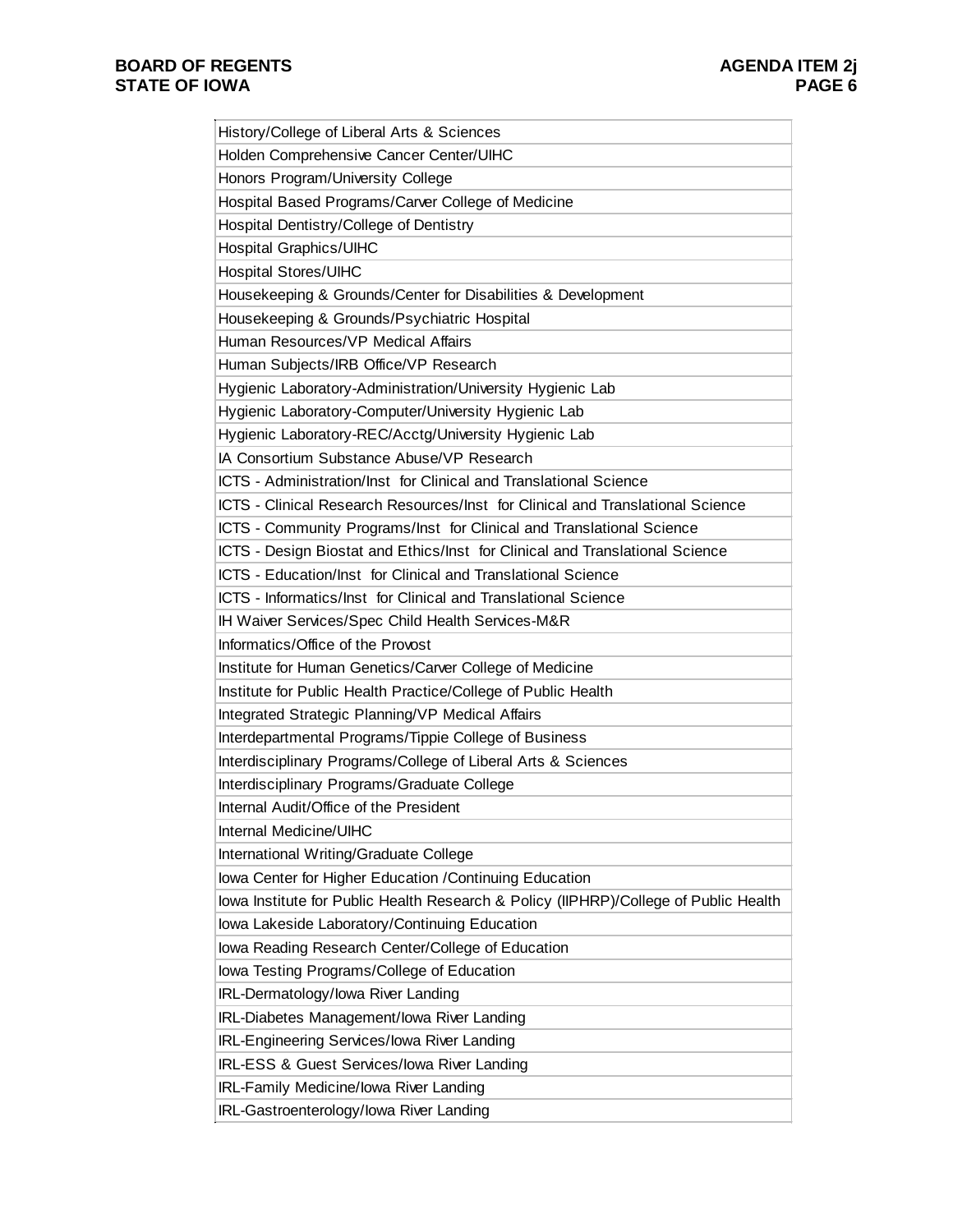| IRL-General Internal Medicine/Iowa River Landing                   |
|--------------------------------------------------------------------|
| IRL-General Pediatrics/lowa River Landing                          |
| IRL-Materials Services/lowa River Landing                          |
| IRL-Ophthalmology/lowa River Landing                               |
| IRL-Orthopaedic Clinic/Iowa River Landing                          |
| IRL-Otolaryngology/lowa River Landing                              |
| IRL-Pathology/lowa River Landing                                   |
| IRL-Pediatrics Specialty/lowa River Landing                        |
| IRL-Pharmacy/lowa River Landing                                    |
| IRL-Procedure Suite/Iowa River Landing                             |
| IRL-Radiology/lowa River Landing                                   |
| IRL-Urology/lowa River Landing                                     |
| IRL-Women's Wellness/lowa River Landing                            |
| ITS-CIO Office/Information Technology                              |
| <b>ITS-Research Services/Information Technology</b>                |
| ITS-Security Office/Information Technology                         |
| Journalism & Mass Communication/College of Liberal Arts & Sciences |
| Laboratory/Student Health and Wellness                             |
| Laundry & Linen Services/UIHC                                      |
| Law Library/College of Law                                         |
| Law, HP & Disability Center/College of Law                         |
| Law, Labor Center/College of Law                                   |
| Law-Central Admin, Facilities/College of Law                       |
| Law-Faculty/College of Law                                         |
| Law-lowa Nonprofit Resource Center/College of Law                  |
| Law-Student Services Programs/College of Law                       |
| Learning Resource Center/College of Education                      |
| Level 1 Trauma Program/UIHC                                        |
| Library & Information Science/Graduate College                     |
| Management & Organizations/Tippie College of Business              |
| Marketing/Tippie College of Business                               |
| Material Management/VP Finance & Operations                        |
| Material Services, Central Sterilizing/lowa River Landing          |
| <b>Material Services/UIHC</b>                                      |
| Mathematics/College of Liberal Arts & Sciences                     |
| Mechanical Engineering/College of Engineering                      |
| Medical Ethics/Carver College of Medicine                          |
| Medical Instruments/UIHC                                           |
| Medical Museum/UIHC                                                |
| Medical Records/Spec Child Health Services-M&R                     |
| Military Science/University College                                |
| Music/College of Liberal Arts & Sciences                           |
| Neurology/UIHC                                                     |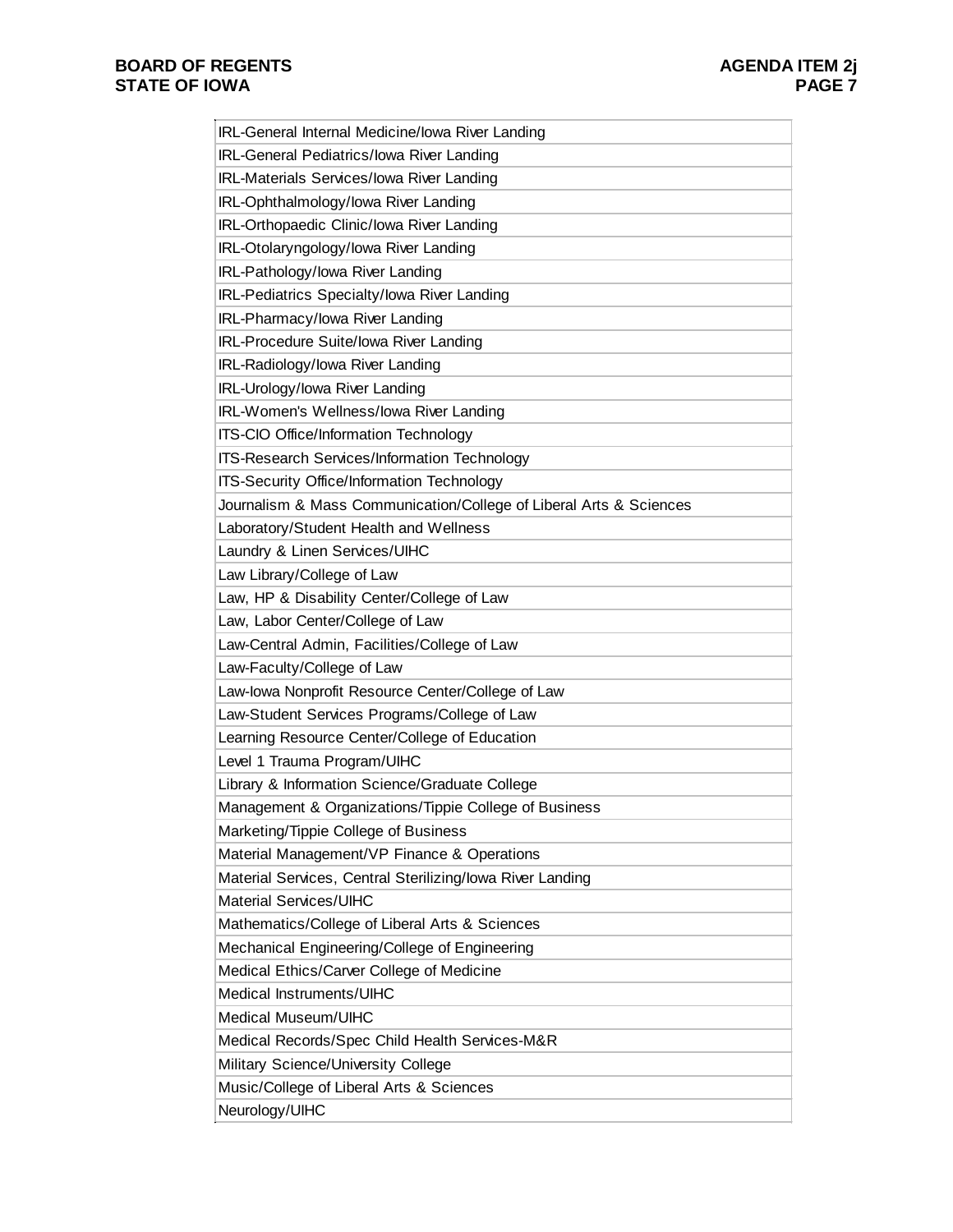| Neurosurgery HR/UIHC                                                      |
|---------------------------------------------------------------------------|
| Neurosurgery/Carver College of Medicine                                   |
| Non-Hospital Units/UIHC                                                   |
| Nursing Administration & General/College of Nursing                       |
| Nursing/Student Health and Wellness                                       |
| Obermann Center For Advanced Studies/VP Research                          |
| Ob-Gyn/UIHC                                                               |
| Obstetrics & Gynecology/UIHC                                              |
| Ofc of Statewide Clinical Educ Prog/Carver College of Medicine            |
| Office of Management & Business Development/Tippie College of Business    |
| Office of Student Services/College of Education                           |
| Office of the IACUC/VP Research                                           |
| Office of Transparency/VP External Relations                              |
| Operations Excellence/UIHC                                                |
| Operative Dentistry/College of Dentistry                                  |
| Optical Science Tech Center OSTC/College of Liberal Arts & Sciences       |
| Oral & Maxillofacial Surgery/College of Dentistry                         |
| Oral Path, Radiology & Medicine/College of Dentistry                      |
| Organizations, Systems & Community/College of Nursing                     |
| Orthodontics/College of Dentistry                                         |
| Orthopaedic Surgery/UIHC                                                  |
| Outreach and Engagement/Office of the Provost                             |
| <b>Outreach Clinics/UIHC Affiliates</b>                                   |
| Outreach/Student Health and Wellness                                      |
| Parent, Child & Family/College of Nursing                                 |
| <b>Pastoral Services/UIHC</b>                                             |
| Patient Financial Services/Psychiatric Hospital                           |
| Patient Library/UIHC                                                      |
| Patient Representatives/UIHC                                              |
| Payor relations/UIHC                                                      |
| Pediatric Dentistry/College of Dentistry                                  |
| Pediatrics/UIHC                                                           |
| Pentacrest Museums/VP Research                                            |
| Periodontics/College of Dentistry                                         |
| Pharmaceutical Sciences and Experimental Therapeutics/College of Pharmacy |
| Pharmacology/Carver College of Medicine                                   |
| Pharmacy Practice and Science/College of Pharmacy                         |
| Pharmacy/College of Pharmacy                                              |
| Philosophy/College of Liberal Arts & Sciences                             |
| Physical Therapy/Carver College of Medicine                               |
| Physical Therapy/Center for Disabilities & Development                    |
| Physician Assistant/Carver College of Medicine                            |
| Physiology/Carver College of Medicine                                     |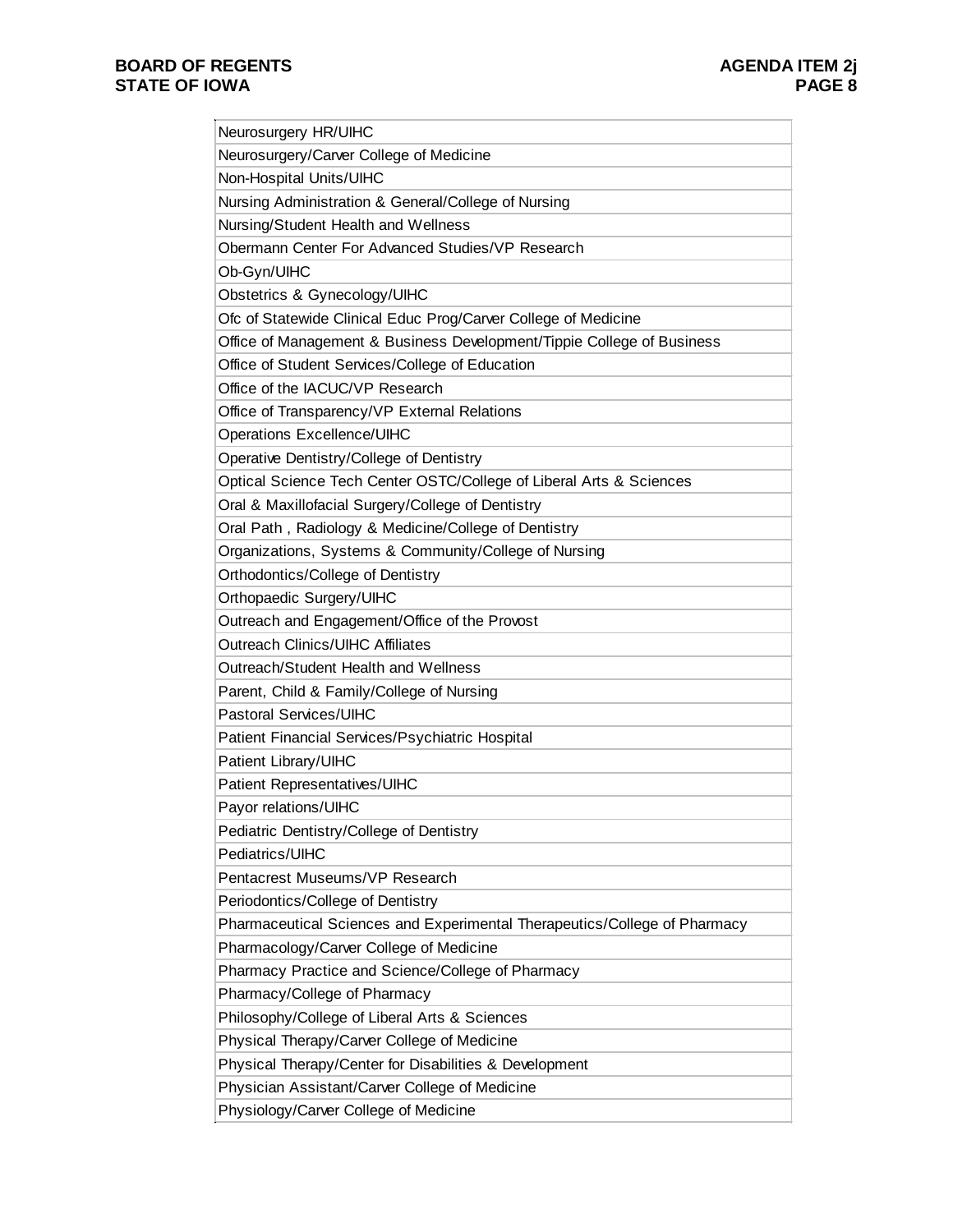| Plant Operation & Maintenance/Psychiatric Hospital                   |
|----------------------------------------------------------------------|
| Plant Operations & Maintenance/Center for Disabilities & Development |
| Political Science/College of Liberal Arts & Sciences                 |
| Ponseti International/Carver College of Medicine                     |
| President/Office of the President                                    |
| Preventive & Community Dentistry/College of Dentistry                |
| Printing Department Services/VP Finance & Operations                 |
| Production Units/College of Liberal Arts & Sciences                  |
| Project Art/UIHC                                                     |
| Prosthodontics/College of Dentistry                                  |
| Provost Office Administration/Office of the Provost                  |
| Psych & Quant Foundations/College of Education                       |
| Psychiatry/Psychiatric Hospital                                      |
| Psychological and Brain Sciences/College of Liberal Arts & Sciences  |
| Psychology/Center for Disabilities & Development                     |
| Public Policy Center/VP Research                                     |
| Purchasing/VP Finance & Operations                                   |
| Radiation Oncology/Carver College of Medicine                        |
| Radiation Oncology/UIHC                                              |
| Radiation Research Laboratory/Carver College of Medicine             |
| Rape Victim Advocacy Program/Student Life                            |
| Rehab Therapy/UIHC                                                   |
| Rehabilitation and Counselor Education/College of Education          |
| Religion/College of Liberal Arts & Sciences                          |
| Report Processing/Center for Disabilities & Development              |
| Research Administration/VP Research                                  |
| Research Department/College of Nursing                               |
| Residence Hall Maintenance/Student Life                              |
| Respiratory Care/UIHC                                                |
| Retail Operations/Student Life                                       |
| Rhetoric/College of Liberal Arts & Sciences                          |
| Risk Management Office/VP Finance & Operations                       |
| Safety & Security/Center for Disabilities & Development              |
| Safety & Security/Psychiatric Hospital                               |
| Shipping-Receiving/UIHC                                              |
| Social Services/Center for Disabilities & Development                |
| Social Services/UIHC                                                 |
| Social Work/College of Liberal Arts & Sciences                       |
| Sociology/College of Liberal Arts & Sciences                         |
| Spanish & Portuguese/College of Liberal Arts & Sciences              |
| State Archaeologist/VP Research                                      |
| Statistics & Actuarial Science/College of Liberal Arts & Sciences    |
| Stead Technology Services Group/Tippie College of Business           |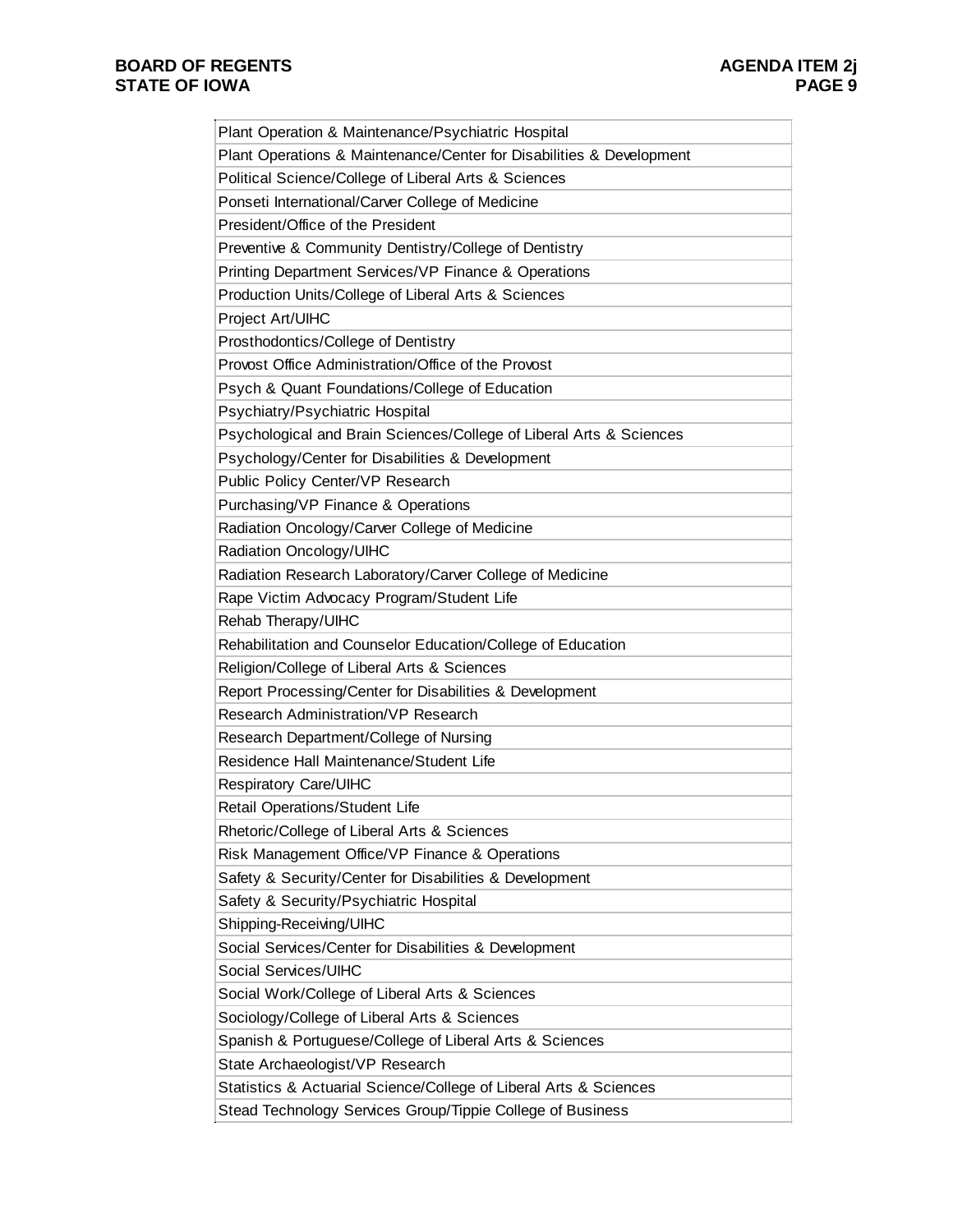| Student Disability Services/Student Life                                      |
|-------------------------------------------------------------------------------|
| Student Life/Student Life                                                     |
| Student Organizations/Student Life                                            |
| Summer Sports Program/Athletics                                               |
| Surgery/UIHC                                                                  |
| Teacher Leader Center/College of Education                                    |
| Teaching and Learning/College of Education                                    |
| Training & Project Services/Center for Disabilities & Development             |
| Treasury Operations/VP Finance & Operations                                   |
| UHC Clinics/Center for Disabilities & Development                             |
| Ul Center for Conferences/Continuing Education                                |
| Ul Children's Hospital/UIHC                                                   |
| UI Health Plan/UIHC Affiliates                                                |
| Ul Partners/Oakdale Campus                                                    |
| Ul Press Office Operations/Graduate College                                   |
| UI REACH/College of Education                                                 |
| Ul Research Foundation/Oakdale Campus                                         |
| UI Statewide Health Services/UIHC                                             |
| <b>UIHC &amp; FPP Outreach-Administration/UIHC Affiliates</b>                 |
| UIHC Otolaryngology/UIHC                                                      |
| <b>UIHC Urology/UIHC</b>                                                      |
| UIHF - Revenue & Decision Supp/VP Medical Affairs                             |
| University Apartments/Student Life                                            |
| University College/University College                                         |
| University Communication and Marketing/VP External Relations                  |
| University Counseling/Student Life                                            |
| University Creative Services/VP External Relations                            |
| University Employee Health Clinic/UIHC                                        |
| University Housing Administration/Student Life                                |
| University Marketing and Media Production/VP External Relations               |
| University News Services/VP External Relations                                |
| University of Iowa Center for Human Rights/College of Law                     |
| Urban & Regional Planning/Graduate College                                    |
| Urology/Carver College of Medicine                                            |
| Vice President for Research/Oakdale Campus                                    |
| Volunteer Program/UIHC                                                        |
| Wellness/Student Health and Wellness                                          |
| Women in Science and Engineering/College of Engineering                       |
| Women's Resource & Action Center/Student Life                                 |
| World Languages, Literatures, and Cultures/College of Liberal Arts & Sciences |
| Writing Program/Continuing Education                                          |
| Wynn Inst Vision Rsch/Carver College of Medicine                              |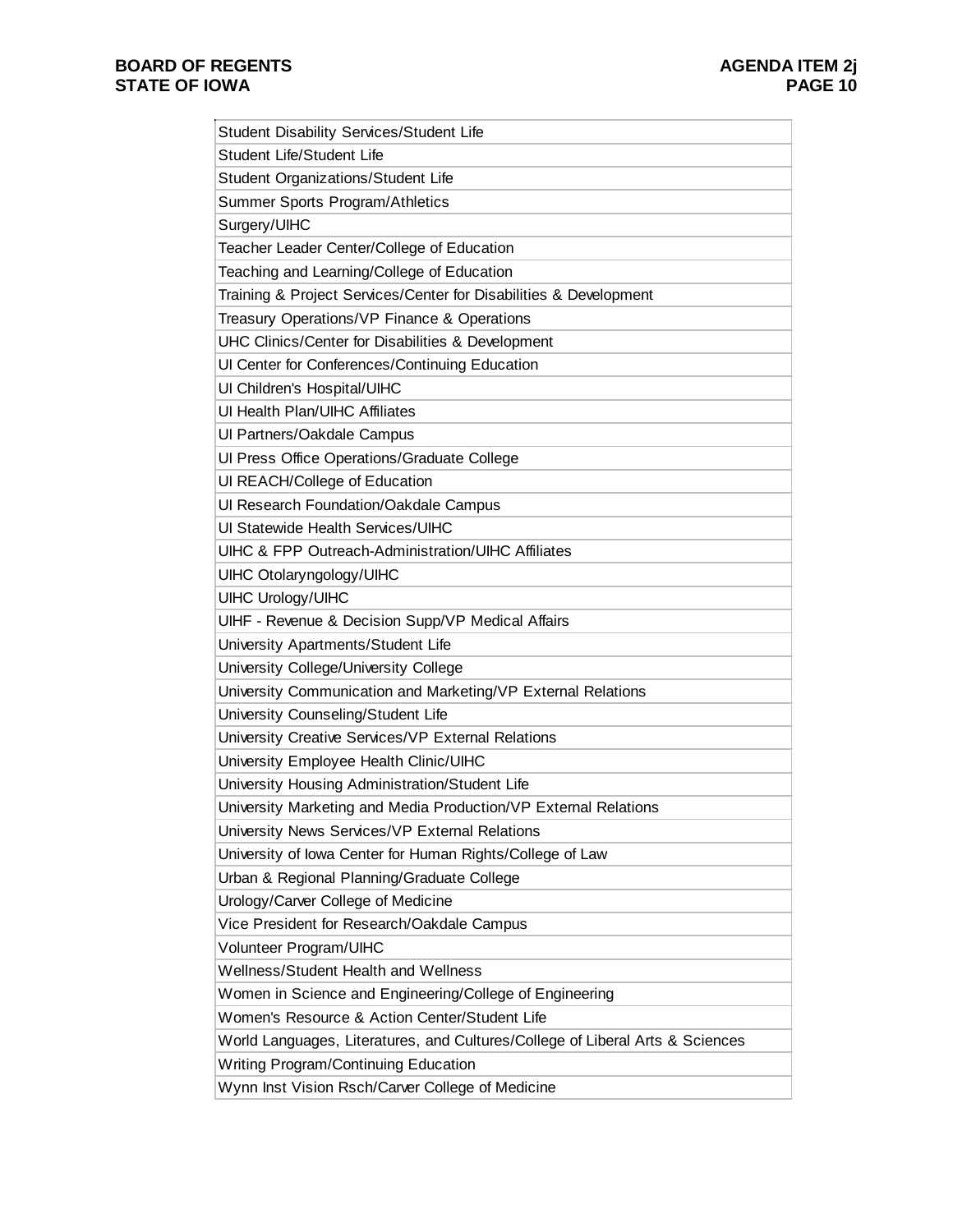## **IOWA STATE UNIVERSITY Departments with 28 or Fewer FTEs**

| Aerospace Engineering                            |
|--------------------------------------------------|
| Agriculture and Life Science Administration      |
| Agricultural and Biosystems Engineering - Engr   |
| <b>Agricultural Education and Studies</b>        |
| <b>Agriculture Communications</b>                |
| <b>Agriculture Experiment Station</b>            |
| Air Force Aerospace Studies                      |
| Anthropology                                     |
| Apparel, Events and Hospitality Management       |
| Attending Veterinarian                           |
| Biochemistry / Biophysics and Molc Biol-AGLS     |
| Biochemistry / Biophysics and Molc Biol-LAS      |
| Bioeconomy Institute                             |
| <b>Biomedical Sciences</b>                       |
| Biosafety Inst Genetically Modfd at Prod         |
| <b>Bookstore</b>                                 |
| Brenton Center for Ag Instr Tech Transf          |
| <b>Business</b>                                  |
| <b>Business Career Services</b>                  |
| <b>Business Graduate Program</b>                 |
| <b>Business Services</b>                         |
| <b>Business Undergraduate Program</b>            |
| <b>Campus Organizations</b>                      |
| Carrie Chapman Catt Center                       |
| Center for Agricultural and Rural Develop        |
| Center for Agricultural Law and Taxation         |
| Center for Biorenewable Chemicals                |
| Center for Crops Utilization Research            |
| Center for Excellence in Learn and Teach         |
| Center for Food Security / Public Health         |
| Center for Sustainable Rural Livelihoods         |
| <b>Central Stores</b>                            |
| Chemical and Biological Engineering              |
| <b>Chemistry Stores</b>                          |
| Civil, Construction and Environmental Eng        |
| Communities - Extension                          |
| <b>Computer Science</b>                          |
| Conference Planning and Management               |
| Cooperative Extension Field Program              |
| Center for Nondestructive Evaluation             |
| Center Stat and Application in Forensic Evidence |
| Design Administration                            |
| Destination Iowa State - New Student Programs    |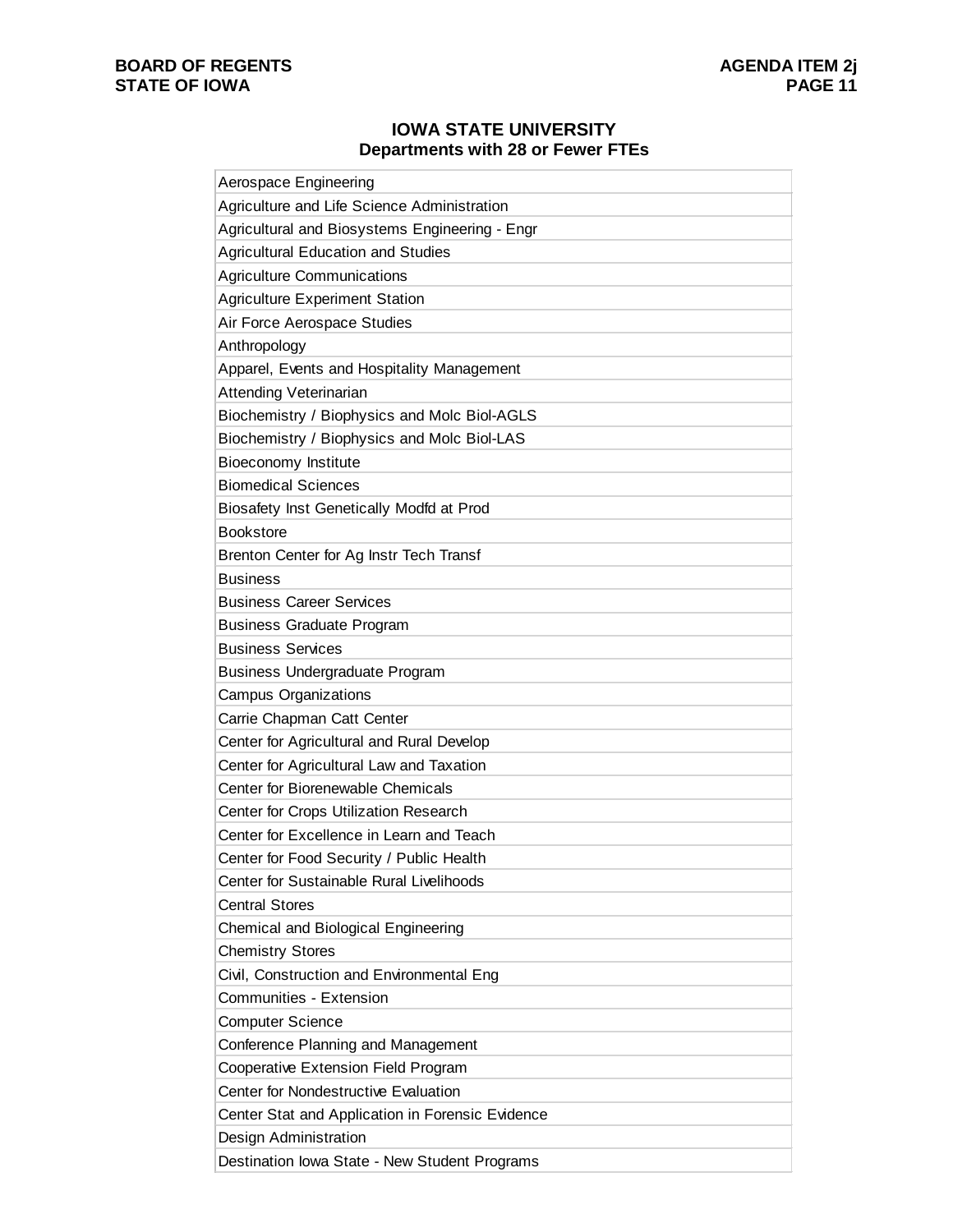# **BOARD OF REGENTS STATE OF IOWA**

| <b>Division of Finance</b>                     |
|------------------------------------------------|
| Ecology / Evolution and Organismal Biol-LAS    |
| Ecology / Evolution and Organismal Biol-AGLS   |
| Economic Development and Industry Relations    |
| Economics - LAS                                |
| Economics - AGLS                               |
| <b>Educational Talent Search</b>               |
| <b>Electrical and Computer Engineering</b>     |
| <b>Engineering Administration</b>              |
| <b>Engineering Career Services</b>             |
| <b>Engineering College Relations</b>           |
| <b>Engineering Outreach Programs</b>           |
| <b>Engineering Research Institute</b>          |
| <b>Engineering Student Services</b>            |
| <b>Engineering Technology Support</b>          |
| Engineering - Las Online Learning              |
| English                                        |
| Entomology                                     |
| <b>Equal Opportunity Office</b>                |
| <b>Extension Distribution</b>                  |
| Extension IT                                   |
| <b>Extension Organizational Advancement</b>    |
| <b>Extension Organizational Development</b>    |
| <b>Extension Professional Development</b>      |
| <b>Faculty Senate</b>                          |
| Finance                                        |
| <b>Finance Extension</b>                       |
| <b>Flight Services</b>                         |
| Food Science and Human Nutrition - AGLS        |
| Food Science and Human Nutrition - H Sci       |
| Genetics / Development and Cell Biology - LAS  |
| Genetics / Development and Cell Biology - AGLS |
| Geological and Atmospheric Sciences            |
| Global Agriculture Programs                    |
| <b>Government Relations</b>                    |
| Graduate College                               |
| <b>Grants Hub</b>                              |
| Greenlee School of Journalism / Communication  |
| History                                        |
| Honors Program - Prv                           |
| Horticulture                                   |
| Human Resources Extension                      |
| Human Sciences Administration                  |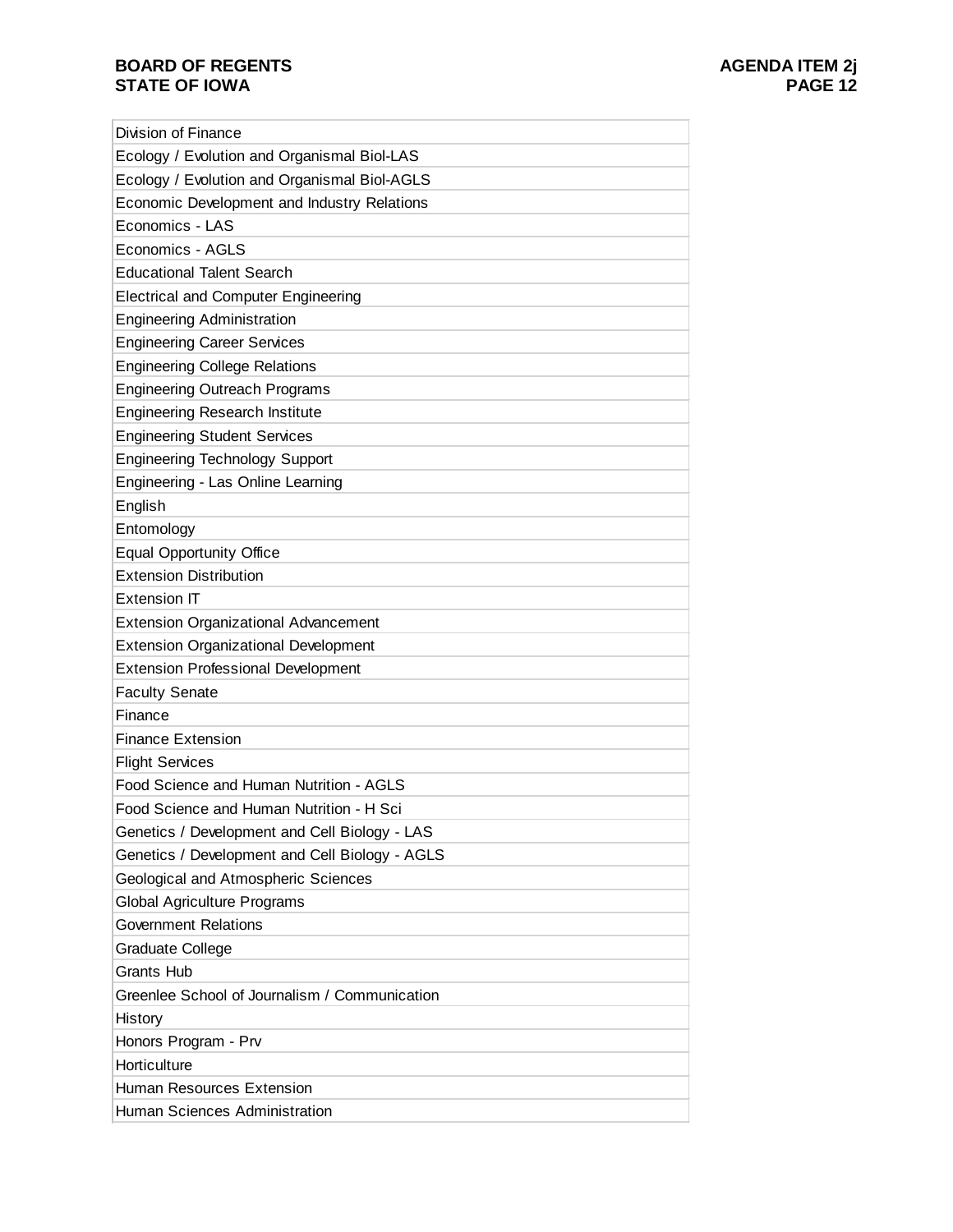| Human Sciences International Programs             |
|---------------------------------------------------|
| Human Sciences Student Services                   |
| Industrial and Manufacturing Systems Engr         |
| <b>Industrial Design</b>                          |
| Institute for Design Research and Outreach        |
| <b>Institutional Research</b>                     |
| Intensive English and Orientation Program         |
| Interdepartmental Graduate Programs               |
| <b>Internal Audit</b>                             |
| <b>International Students and Scholars</b>        |
| <b>Iowa Beef Center</b>                           |
| lowa Energy Center                                |
| lowa Soybean Research Center                      |
| <b>Iowa State Research Foundation</b>             |
| lowa State University Research Park               |
| ISU Pappajohn Center for Entrepreneurship         |
| IT Services Academic Technologies                 |
| <b>IT Services Administrative Services</b>        |
| <b>IT Services Customer Services</b>              |
| <b>IT Services Networks and Communications</b>    |
| IT Services Office of CIO                         |
| <b>IT Services Security and Policies</b>          |
| IT Services Systems and Operations                |
| Kinesiology                                       |
| Lectures Program                                  |
| Leopold Center                                    |
| Liberal Arts and Sci Student Academic Srv         |
| Marketing                                         |
| Materials Science and Engineering                 |
| <b>Mathematics</b>                                |
| Microbiology                                      |
| Microelectronics Research Center                  |
| Midwest Plan Service                              |
| Military Science and Tactics                      |
| <b>Multicultural Student Affairs</b>              |
| Music and Theatre                                 |
| Natural Resource Ecology and Management           |
| <b>Naval Science</b>                              |
| Nutrition and Wellness Research Center            |
| Office of Intellectual Property and Tech Transfer |
| Office for Responsible Research                   |
| Office of Research Integrity                      |
| <b>Ombuds Office</b>                              |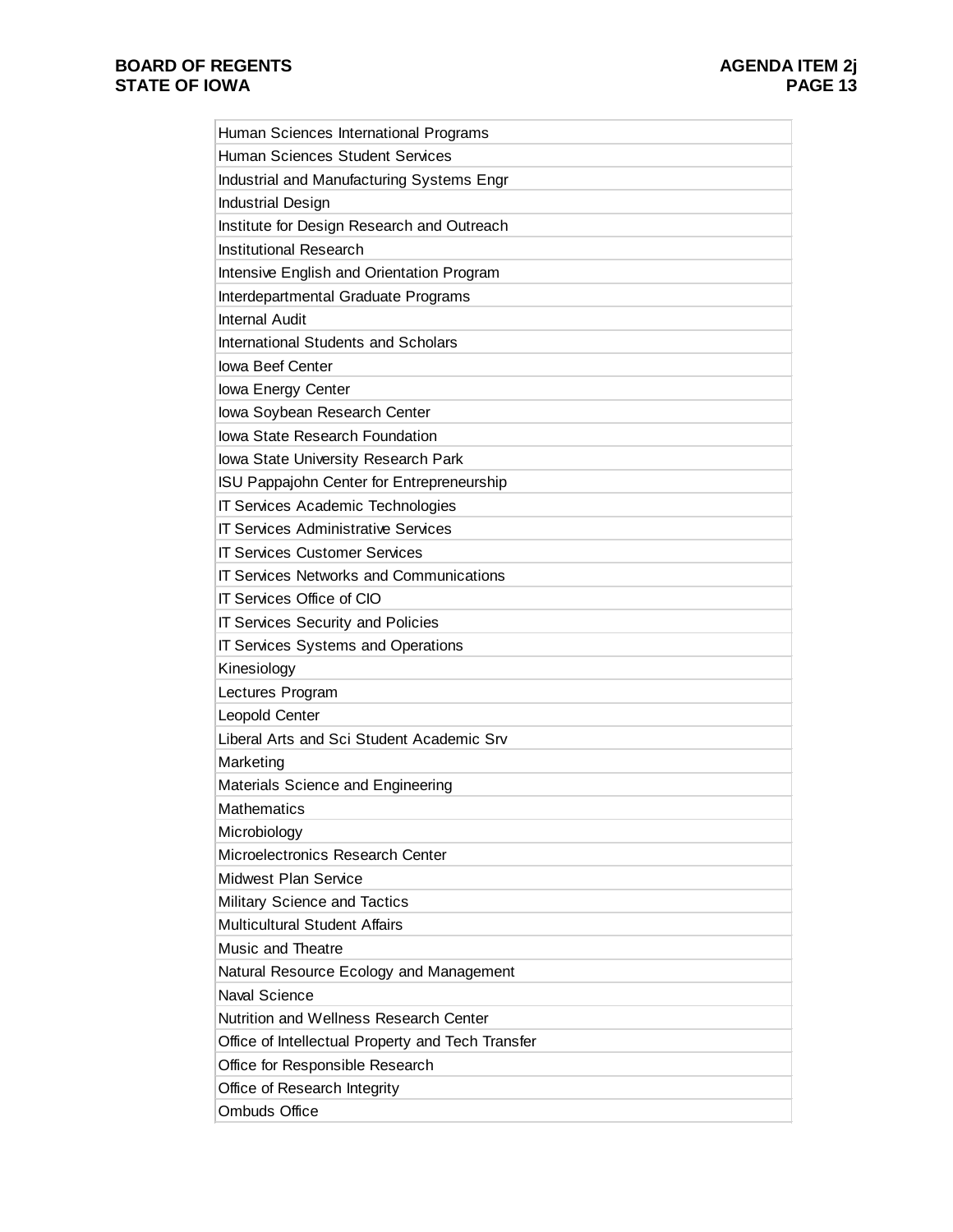| Orientation - New Student Programs            |
|-----------------------------------------------|
| Partnerships in Prevention Science Inst       |
| Philosophy and Religious Studies              |
| Physics and Astronomy                         |
| <b>Plant Sciences Institute</b>               |
| <b>Political Science</b>                      |
| President                                     |
| Program for Women in Science and Engineering  |
| Psychology                                    |
| Purchasing                                    |
| <b>Receivables Office</b>                     |
| <b>Recreation Services</b>                    |
| <b>Reiman Gardens</b>                         |
| Risk Management                               |
| Seed Science Center - Experiment Station      |
| Senior Vice President and Provost             |
| Small Business Development Center             |
| Sociology - Agls                              |
| Sociology - Las                               |
| Sponsored Programs Administration             |
| Senior Vice President for University Services |
| <b>Statistics</b>                             |
| <b>Student Counseling Service</b>             |
| <b>Student Financial Aid</b>                  |
| <b>Student Support Services Program</b>       |
| Study Abroad Center                           |
| Supply Chain and Information Systems          |
| <b>Trademark Office</b>                       |
| <b>Transportation Services</b>                |
| Treasurer                                     |
| <b>University Counsel</b>                     |
| University Marketing and Promotions           |
| <b>University Museums</b>                     |
| <b>University Relations</b>                   |
| <b>Upward Bound</b>                           |
| Value Added Agriculture - Extension           |
| <b>Veenker Memorial Golf Course</b>           |
| Vet Diagnostic and Production Animal Medicine |
| Vet Microbiology and Preventative Medicine    |
| <b>Veterinary Clinical Sciences</b>           |
| Veterinary Pathology                          |
| Vice President for Extension and Outreach     |
| Vice President for Diversity and Inclusion    |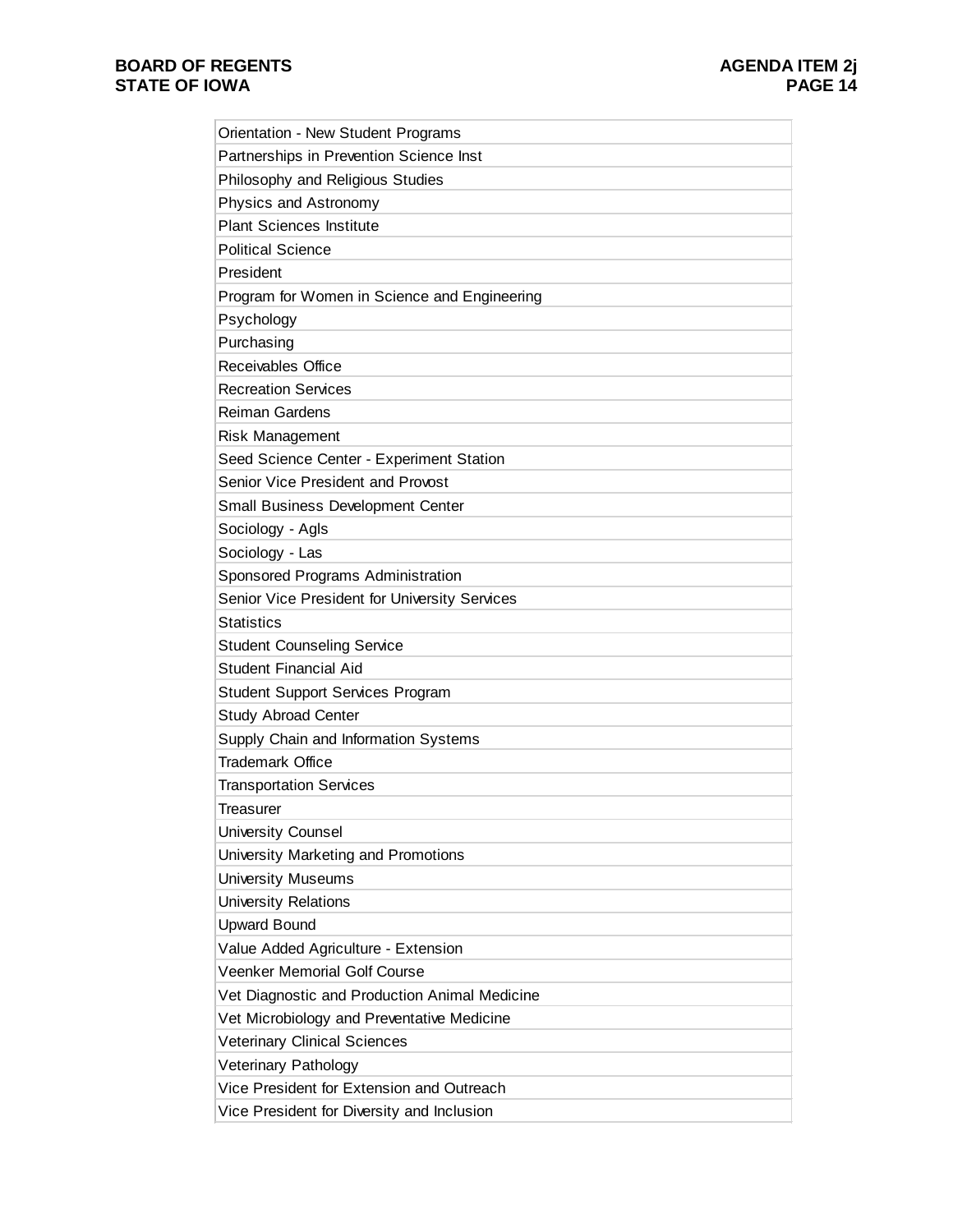Vice President for Research

Vice President for Student Affairs

Virtual Reality Applications Center

Vice President for Student Affairs, Assessment and Research

Water Resources Research Institute

WOI Radio

Women's Center - Student Affairs

World Languages and Cultures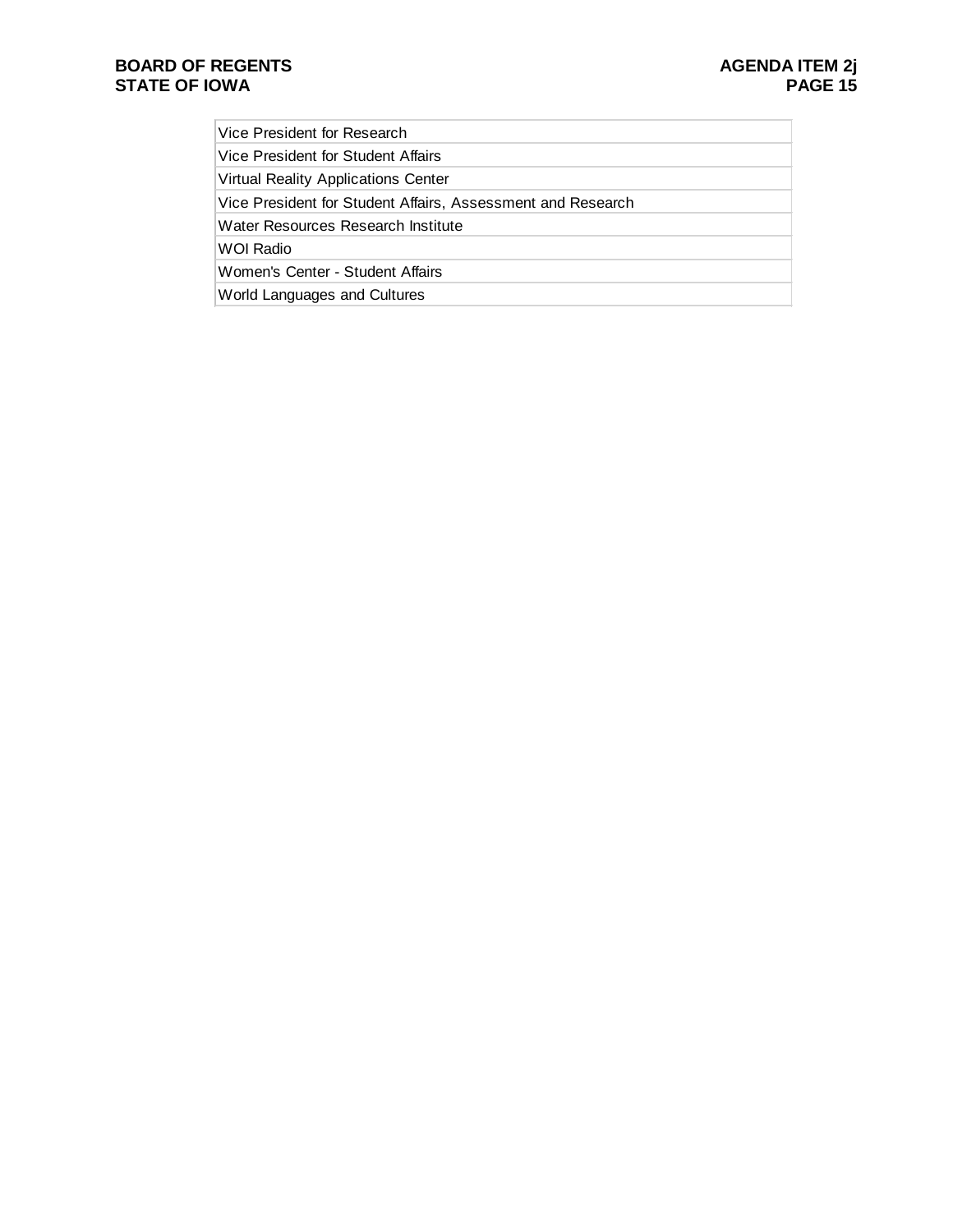### **UNIVERSITY OF NORTHERN IOWA Departments with 28 or Fewer FTEs**

| Academic Advising                                          |
|------------------------------------------------------------|
| <b>Academic Affairs</b>                                    |
| <b>Academic Learning Center</b>                            |
| Accounting                                                 |
| <b>Applied Human Sciences</b>                              |
| Art                                                        |
| <b>Biology</b>                                             |
| <b>Board and Governmental Relations</b>                    |
| <b>Broadcasting Services</b>                               |
| <b>Budget Office</b>                                       |
| <b>Business Operations</b>                                 |
| Camp Adventure                                             |
| <b>Career Services</b>                                     |
| Center for Early Developmental Education                   |
| Center for Energy and Environmental Education              |
| Center for Excellence in Teaching and Learning Mathematics |
| College for Social & Behavioral Sciences                   |
| <b>Center for Multicultural Education</b>                  |
| Center for Social and Behavioral Research                  |
| College for Teaching and Learning Mathematics              |
| Center for Violence Prevention                             |
| Chemistry and Biochemistry                                 |
| <b>Child Development Center</b>                            |
| <b>Classic Upward Bound</b>                                |
| <b>College of Business Administration Support Services</b> |
| College of Business Administration                         |
| College of Education                                       |
| <b>College of Education Student Advising</b>               |
| College of Humanities, Arts, and Sciences                  |
| <b>Communication Sciences and Disorders</b>                |
| <b>Communication Studies</b>                               |
| Compliance and Equity Management                           |
| <b>Computer Science</b>                                    |
| <b>Continuing Education and Special Programs</b>           |
| Culture and Intensive English Program                      |
| Curriculum and Instruction                                 |
| Dean of Students                                           |
| <b>Disability Services</b>                                 |
| <b>Earth and Environmental Studies</b>                     |
| Economics                                                  |
| <b>Educational Leadership and Postsecondary Education</b>  |
| <b>Educational Opportunity Center</b>                      |
| <b>Educational Psychology and Foundations</b>              |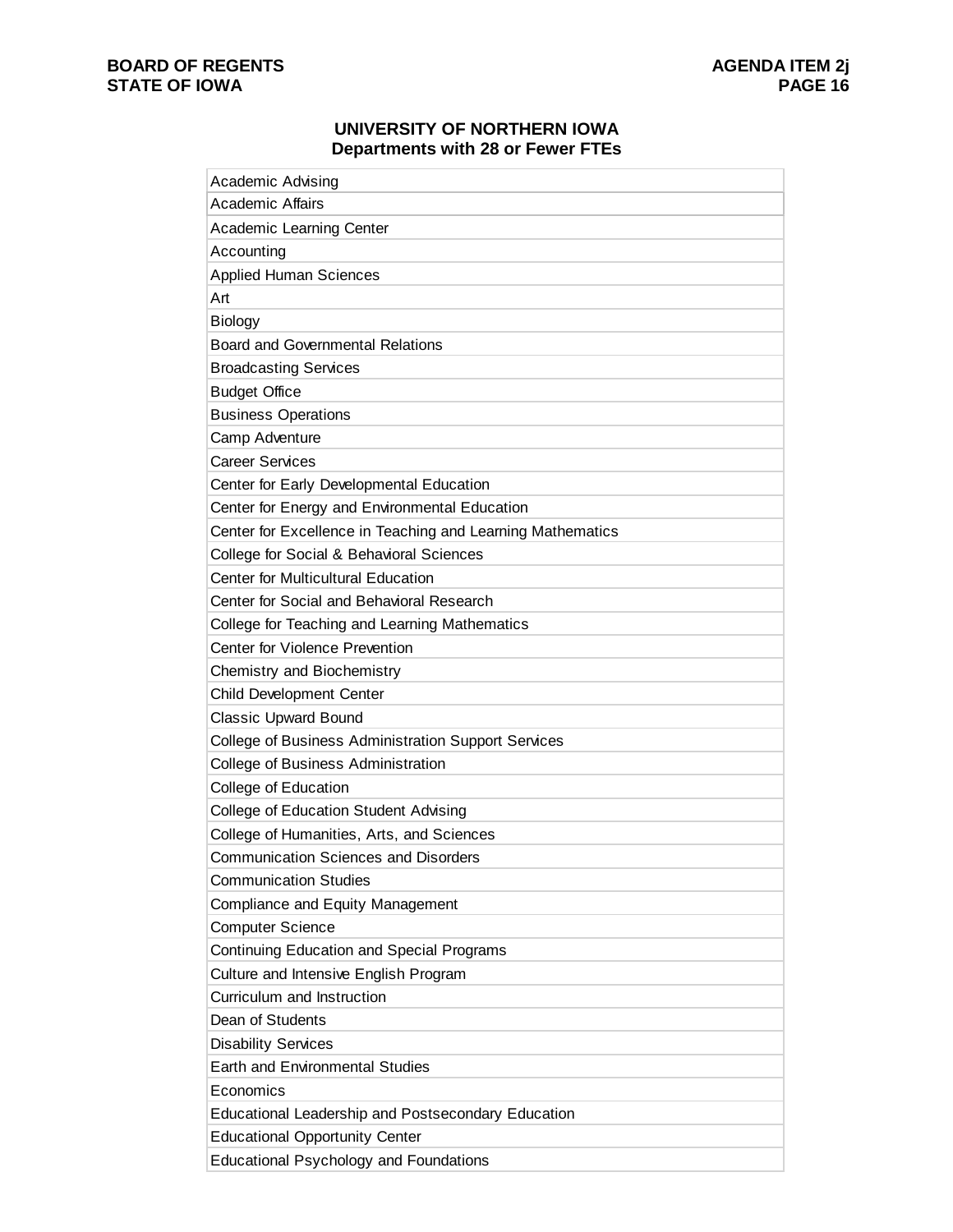| <b>Educational Talent Search</b>                              |
|---------------------------------------------------------------|
| <b>Enrollment Management</b>                                  |
| <b>Environmental Health and Safety</b>                        |
| Educational Opportunity Programs / Special Community Services |
| Finance                                                       |
| <b>Finance and Operations</b>                                 |
| <b>Financial Aid</b>                                          |
| Gallagher-Bluedorn Performing Arts Center                     |
| Geography                                                     |
| <b>Graduate College</b>                                       |
| History                                                       |
| <b>Human Resource Services</b>                                |
| IA Math Science Educational Partnership                       |
| <b>Individual Studies</b>                                     |
| Institutional Research and Effectiveness                      |
| <b>Internal Audit</b>                                         |
| International Programs                                        |
| <b>International Services</b>                                 |
| Instructional Resources and Technology Services               |
| Jacobson Center for Comprehensive Literacy                    |
| Kinesiology, Allied Health and Human Services                 |
| Languages and Literatures                                     |
| Management                                                    |
| Marketing                                                     |
| <b>Mathematics</b>                                            |
| <b>Metal Casting Center</b>                                   |
| Military Science - ROTC                                       |
| <b>McNair Scholars</b>                                        |
| Music                                                         |
| North American Review                                         |
| Northern Iowan                                                |
| Philosophy and World Religions                                |
| Physics                                                       |
| <b>Political Science</b>                                      |
| <b>President's Office</b>                                     |
| <b>Procurement Services</b>                                   |
| Psychology                                                    |
| <b>Public Safety</b>                                          |
| Recycling and Reuse Technology Transfer Center                |
| Registrar's Office                                            |
| Research and Sponsored Programs                               |
| <b>Science Education</b>                                      |
| Social Work                                                   |